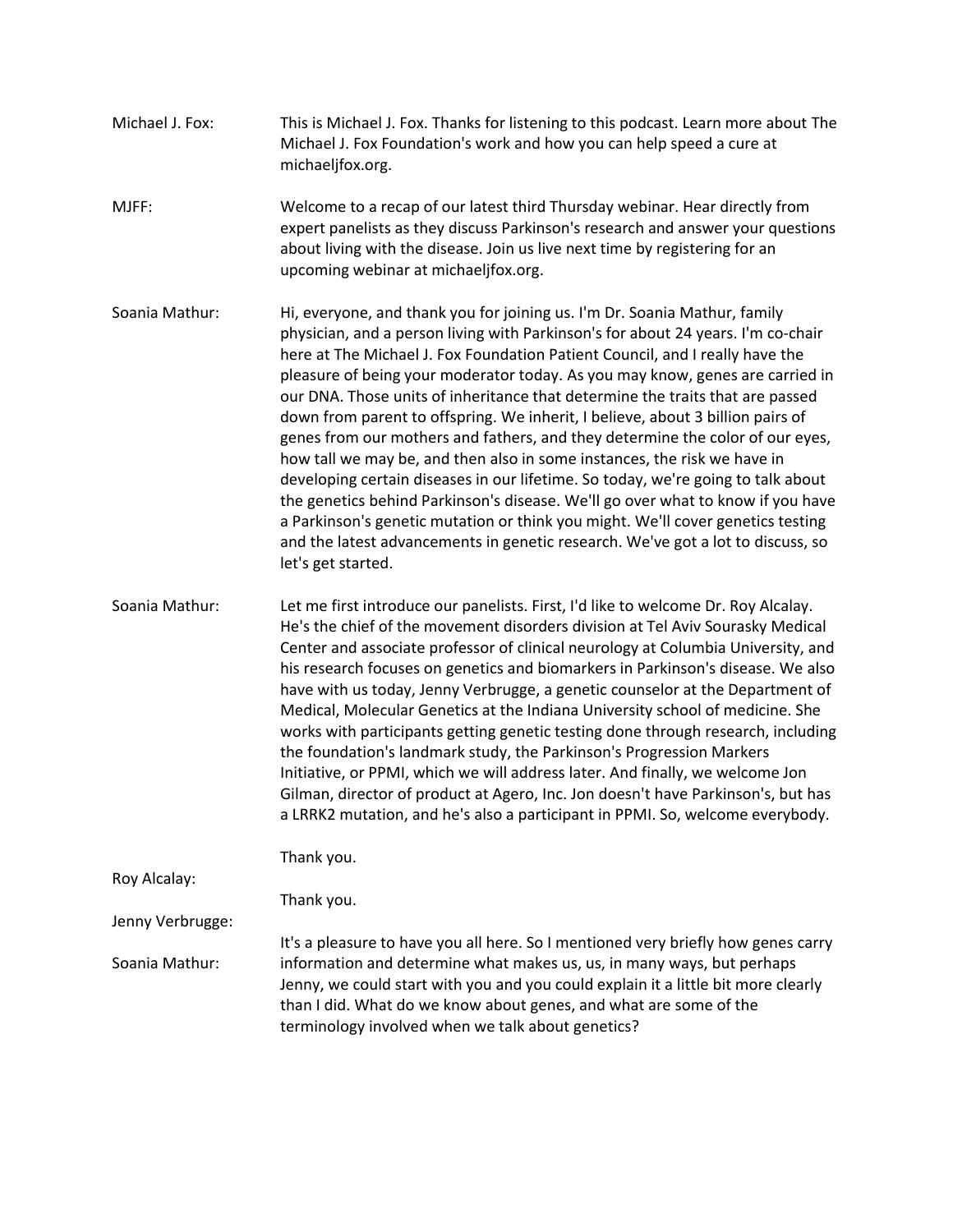- Jenny Verbrugge: Absolutely. Yeah. So understanding genetics can sometimes get complicated. So let's walk through some terms today to kind of help shed some light, give us a little bit of background.
- Soania Mathur: Right.

Jenny Verbrugge: So let's start by talking about DNA. So DNA is basically our genetic code. It's our genetic information that's in each one of our cells. A gene is a segment of DNA. It's like a set of instructions. A gene tells our body how to make a protein, and proteins have different roles in our body. Genes are inherited, so genes determine our traits and characteristics, like eye color, but genes can also determine if we may have a disease or risk for disease. A variant is basically a change in the DNA. So a change in the DNA construction is kind of like a change in the spelling of a word. A variant may or may not change the way a gene works, or the words affect the way a is made or a way a protein functions.

- Jenny Verbrugge: A mutation is basically a variant in the DNA that causes a gene not to work. So in other words, a variant disrupts that process of our body making a protein, and that can lead to disease or risk for disease. So hopefully this kind of helps us give a little bit more of a background for the rest of our conversation today.
- Soania Mathur: Yes. Thank you, Jenny. That's great to know, because the words can be a bit confusing. Even the differentiation between variant and mutation may not necessarily make a difference in terms of the results that you get from your genetics testing, but may actually play a role in our understanding, for sure. So, Roy, Jenny has explained us sort of some general concepts in genetics, but what do we know about genetics as it relates to Parkinson's disease specifically?
- Roy Alcalay: Sure. So we've learned a lot in the last couple of decades. If you look at books talking about Parkinson's, in the 1980s or 90s, they didn't mention genetics as being a major component, and our knowledge has really exploded. So if we look at the entire DNA, there is more than 60 spots on the DNA that have been associated with increased risk for Parkinson's. Each one of them probably contributes just a tiny component of incremental risk, so when we try to look at where do we see changes that really, if one carries them, the risk is significantly higher, we identify that we basically... There is a consensus about some seven genes that mutations in which, or alterations in which would increase the risk for Parkinson's. Still, in most cases, the alterations increase the risk. They do not necessarily mean that if you have them, one would develop Parkinson's.
- Soania Mathur: Right.
- Roy Alcalay: So just like not all cigarette smokers will develop lung cancer, but the association is there. In some places, the association is very strong, and in some places, the association is milder, which means that some mutation carriers, but not all will develop Parkinson's. The first genes that were discovered were genes that the risk mutations that in which cause high risk for Parkinson's. And we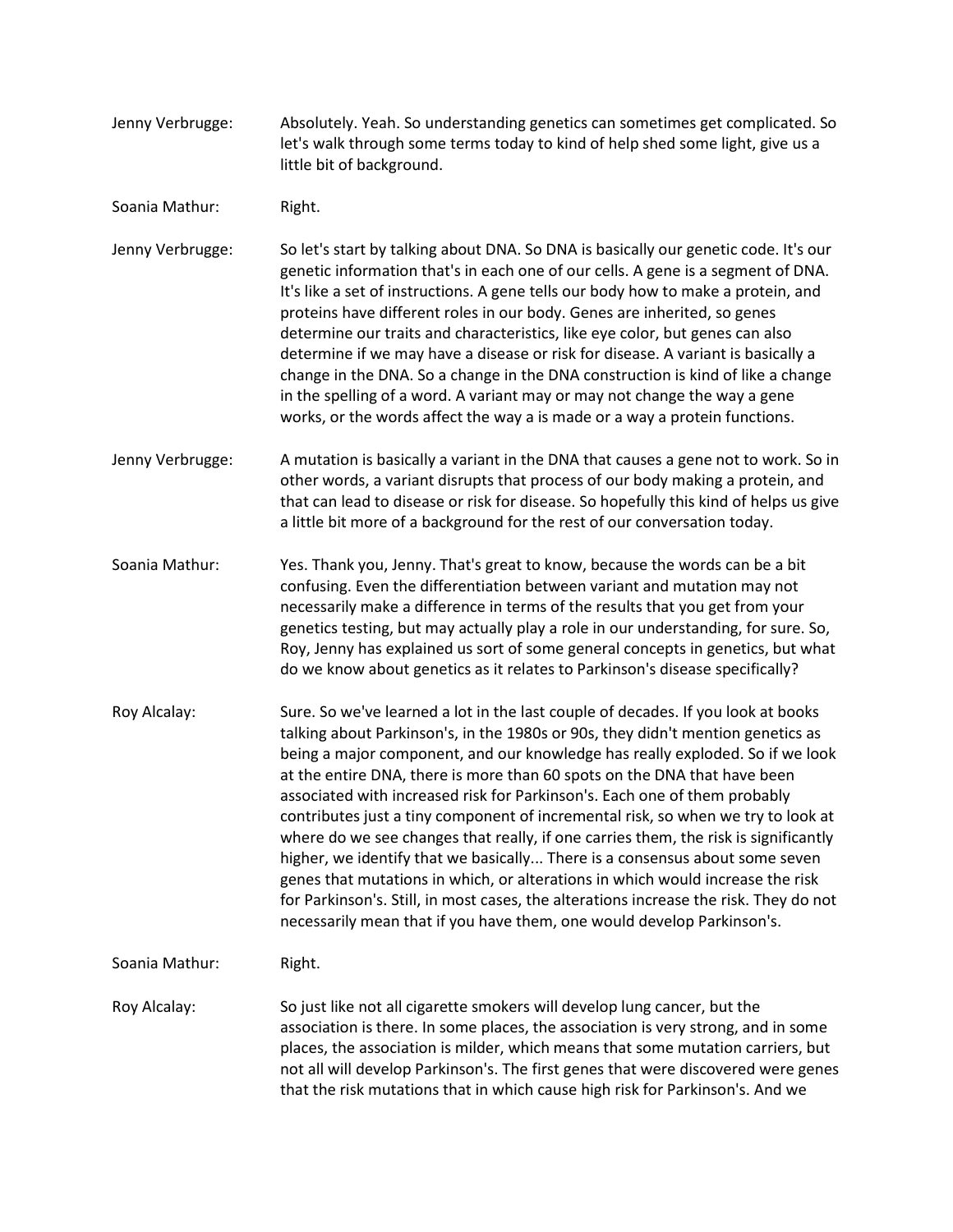crudely divide those to those where the risk is high if you get a mutation from both mom and dad, and then they're called recessive, and those where it's enough to have one abnormal copy, so just mother or just father, and these are the dominant genes. So the classical dominant gene is alpha synuclein. That is abbreviated, there as SNCA, and the recessive genes that are more common are PARKN, or P-R-K-N, and PINK1, which usually we find when people with younger onset of Parkinson's gets genotypes, so people in their twenties and thirties, less likely later.

Roy Alcalay: The major change in the field of genetics that made the results more relevant to a much larger group of people are the findings that the gene LRRK2, L-R-R-K-2, and the gene, GBA, which is an abbreviation of glucocerebrosidase. Since glucocerebrosidase say... I'm going to say GBA from now on. These two genes are much more common. So combined, when we look at all these genes, these five, [inaudible 00:07:24] two more, DJ1 and VPS35, roughly 10 to 15% of people with Parkinson's, independent of their ancestry or genetic background, carry a mutation or an abnormal variant in one of those seven genes. But these numbers can be higher in selected populations. So in people of Ashkenazi Jewish ancestry, between GBA and LRRK2, around one third of those with Parkinson's carry a mutation in GBA or LRRK2. And in North African Berbers, which is people who are originally from Morocco, Tunisia, Algeria, up to 40% of the people with Parkinson's there have the LRRK2 mutation, the same mutation that is found in [inaudible 00:08:10].

Soania Mathur: So you mentioned that obviously not everyone has these mutations develops the disease. Are there numbers that you sort of have in mind, what the risk would be for someone that say has alert to a GBA mutation in terms of there risk above the general population for developing a disease?

Roy Alcalay: Sure. So ideally, to tell that, I need to genotype everyone with Parkinson's, everyone in the general population, and then give an estimation. We cannot do that. I wish we could. So what we can do is go to people with those mutations and ask about the parents, assuming that at least one of the parent carried the mutation, and then estimate the risk this way. And it's not the best way, but it's the best we have. And based on that data, roughly around, I would say, crudely 10% of those with GBA mutations will develop Parkinson's. It also depends on the GBA gene, if you have a mild mutation or severe mutation. So the numbers... But that's more or less the case. So compared to where let's say 2% of the general population at an elderly age have Parkinson's. So GBA is roughly 10%. Some mutation is seven, but there are reports on 15. And in LRRK2, again, the literature is quite inconsistent, but the best reports estimate the risk is around 30%.

Roy Alcalay: So if I need to put one number, I would say that. For PINK11 and PARKN, if you have two mutations, the risk is very high. And for alpha synuclein, the mutations are too rare, so I don't want to commit to a number.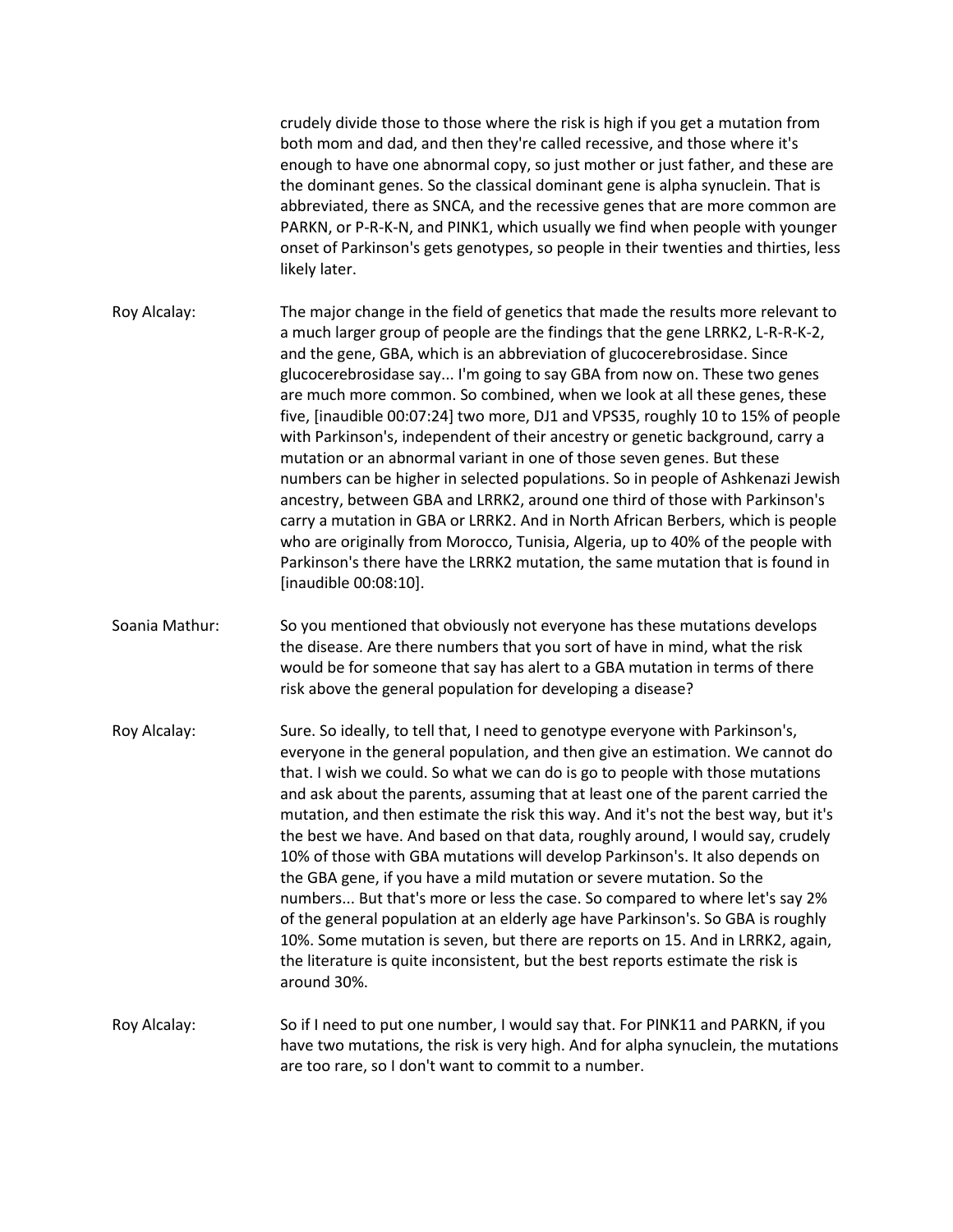- Soania Mathur: Okay. Understandable. Speaking of LRRK2, Jon, could you share with us how you came to know that you're a carrier for the LRRK2 mutation?
- Jon Gilman: Yeah. Yeah, sure thing. It was probably about eight years ago now. I work in technology, and I just got into what was then called the quantified self movement, and just learning more about my body through technology and genetic testing. And consumer genetic testing was one of the options that I sort of went down just for the path of thinking about things of how I can optimize my health and live a healthier life. And then when I got the results back, went to the section where it talked about risk factors, and that's where I saw risk for Parkinson's. I forget the exact number that was reported back then, but much higher, obviously, than average, and it showed that I had the LRRK2 mutation. And at first, I sort of didn't know what to do with that. I don't have a family history of Parkinson's disease.
- Jon Gilman: And so first thing I did was go to Google and Google the LRRK2 mutation to try and learn more. And a after skipping over the Wikipedia page, The Michael J. Fox foundation actually had a great blog post that explained a lot about what LRRK2 is, the risks, and getting involved. And so that was how I learned more about it and my introduction to the world of Parkinson's and LRRK2 and how it fits into that puzzle. So happy to talk more about it at some point, but that's sort of how found out about my mutation/
- Soania Mathur: Right. And it kind of ties into my next question, which a lot of questions in the chat are alluding to this, and also one of our pre-submitted questions. Patients that have genetic mutations, they're wondering about whether or not they should have their relatives checked for the same type of mutation. And I think all three of you might have different perspectives on how to handle this question, because it's not a clear and easy decision. What would you recommend that they do in terms of... You know you have a genetic mutation yourself, what do you sort of disclose or consider when speaking to your relatives about the mutation and whether or not they should get tested. Let's start with you, Jon, because you're sort of in a similar situation. How have you handled that?
- Jon Gilman: Sure. Sure. Yeah. Definitely, my experience is that every individual has their own predisposition to genetic testing, because in some respects, you're finding out a risk factor that may not impact you for many years. And some people are of the, I would rather know camp, and some, I would not rather know.
- Soania Mathur: Right.
- Jon Gilman: And in terms of my immediate family, I know I did get the mutation from my father, because my both my parents got tested. And he currently does not have have Parkinson's, but it was sort of conversations with my brothers and other relatives. It really was very individualistic, and it was based on their preferences on what to know and what not to, what they would prefer not to know. I could just say, based on my personal experience of having found it out, and then now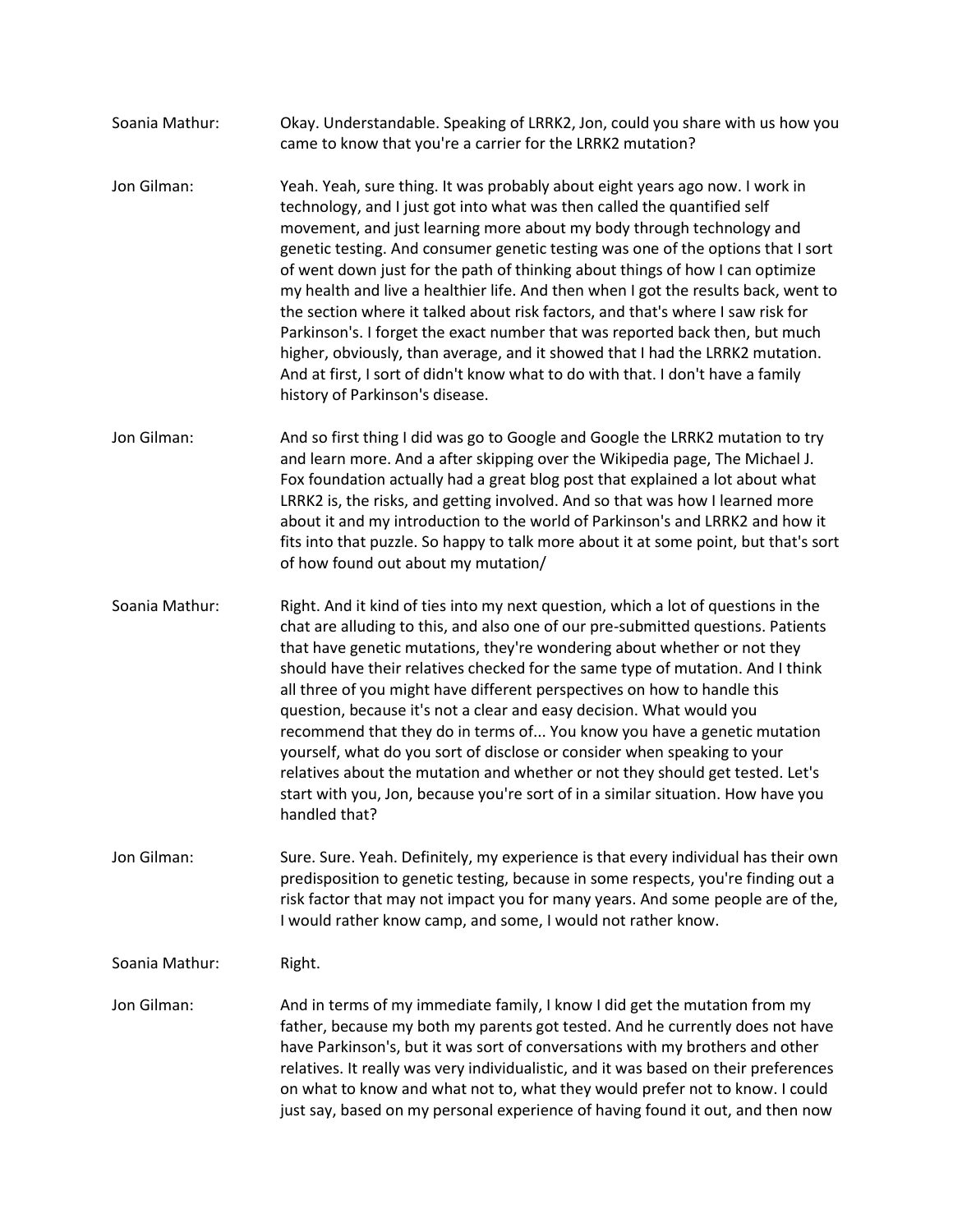being able to participate in the PPMI study, that it's been such a unique and rewarding aspect to be able to feel like I can contribute, even before having any knowledge that I would be, down the road, at risk for Parkinson's that could be part of a study that is on the path towards a cure.

Soania Mathur: Right.

Jon Gilman: So for myself, it's taken something that at first was sort of not great news to get and turned it into something that I can really use to help contribute towards making a difference. And that's been a really rewarding aspect of it, obviously being involved with the Fox foundation and Team Fox through all the fundraising efforts.

- Soania Mathur: Yeah. I mean, that's a remarkable perspective and one that you've sort of turned, like you said, some news that you may not have been so happy to receive, but you've turned it into a positive effect, which is really admirable. Thank you for that. Dr. Alcalay, what would you advise patients that test positive for a genetic mutation?
- Roy Alcalay: Advice would be a strong word. I think [inaudible 00:14:09] would go over the options and discuss the pros and cons. I think that even before, when someone wants to get tested for the mutations and they have Parkinson's, I tell them, before you get tested and get the results back, think what will you do with a positive result? Will you share with your family or not? And if you're ambivalent about sharing, maybe you don't want to get tested. So I think a lot of discussion before, because knowledge cannot be undone. On the other hand, I think that the... So it's like a-
- Soania Mathur: Right.
- Roy Alcalay: It's an irreversible decision to tell. On the other hand, I think that the conservative approach that was prevalent in the medical field of, "Okay, there is nothing to do with it, so let's not get tested" is archaic. People get tested without-
- Roy Alcalay: How could... archaic... people get tested without us. We know that 10,000 people with Parkinson's participated in 23andMe, or at least 10,000, because that's the number of samples they contributed to a genetic study. So I think that it's better to get the results back in a protected environment of genetic counseling or a physician, than to get it by celebrating the holidays with a gift of direct-to-consumer, and get this result in front of you, that then you're now what question. And they think... Jon said it very accurately, this is my experience with families, is that it's very common that even within families, some decide they want to know and some decide they don't. And I think anyone that wants to know should have access to testing, but I don't have an opinion.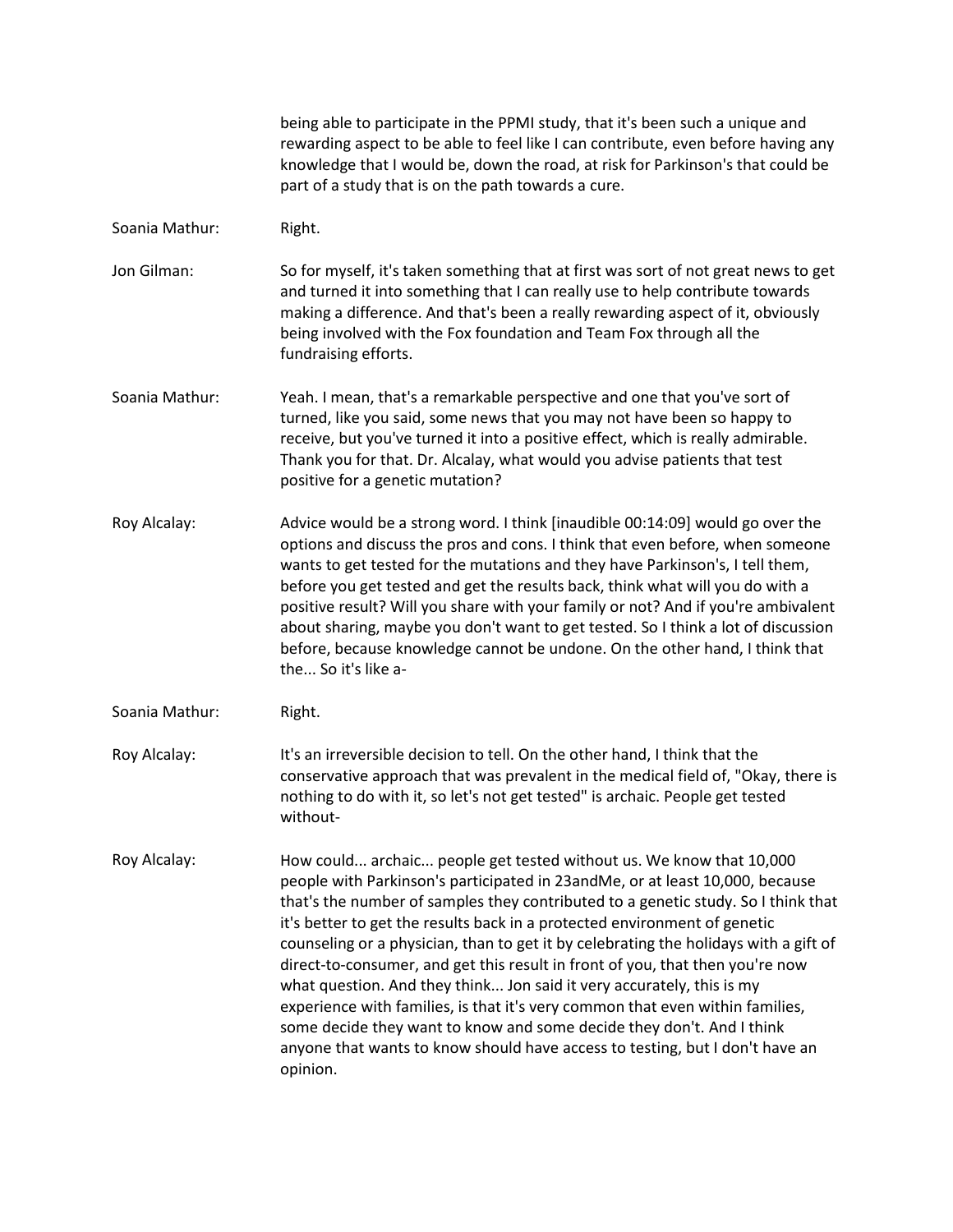- Soania Mathur: Right. Jenny, do you find that with the families or the people that you counsel as well, and what do you advise them in terms of disclosure to their family members and recommendations regarding screening?
- Jenny Verbrugge: Yeah, absolutely. So this is a really common topic that comes up when we talk to people with genetic test results... how do I think about these results and how do they impact my family members? Should I share my test results with my family members? How should I share them? When? Who should I share them with? And we definitely do talk through this information or kind of help support people through this process... so kind of thinking about the considerations in whether they want to share their test results with their family members and then kind of how to do that in the most helpful way. And it is... definitely we advise and recognize that family members can have different reactions. Some will want to know everything possible. Others maybe are a bit more hesitant to learn about their genetic risks. So they're just like... people have different thoughts on whether genetic testing is going to be a good thing for them or not. I think family members can react in the same way.
- Soania Mathur: Yeah. I agree. That's been my personal experience as well in terms of my own situation. It really depends on the family member and what their appetite for that sort of thing would be in terms of what they would do emotionally with that kind of information. So I agree. Maybe we can continue on, Jenny, to the next slide. I've often used the description that genetics loads the gun, and environment pulls the trigger, when it comes to certain diseases, like Parkinson's disease, but I think you've taken it one step further in your explanation using the Parkinson's jar model. So could you please maybe go through that with us?
- Jenny Verbrugge: Yeah, absolutely. So thinking about the genetics of Parkinson's can be complicated. So sometimes during genetic counseling, we might use this visual aid to kind of think about all the complex causes of Parkinson's and how this all works, because it can get complicated. So we think about it that we all have a Parkinson's jar, right? And we know that in most cases, Parkinson's results from this complex interplay of genetic factors, environmental factors, aging... kind of all these factors together triggering the process of Parkinson's. But we start with a picture on the left of the slide... we have our Parkinson's jar in the middle... on the left side, the blue triangles would represent these factors that are not genetic... so environmental risk factors, aging, other factors. On the right side are kind of these yellow marbles or balls that represent our genetic risk factors.
- Jenny Verbrugge: We likely... many of us carry genetic risk factors for Parkinson's. Some are more common and those tend to factor in smaller ways to our disease risk. And then... as like the larger marble represents maybe a genetic variant or a genetic factor that plays maybe a larger role in susceptibility or risk for Parkinson's. So then walking through the picture in the middle, we have our genetic risk factors in our jar. And then as time goes on, we gather different factors, environmental factors, in the jar. We age, we get exposed to different environmental factors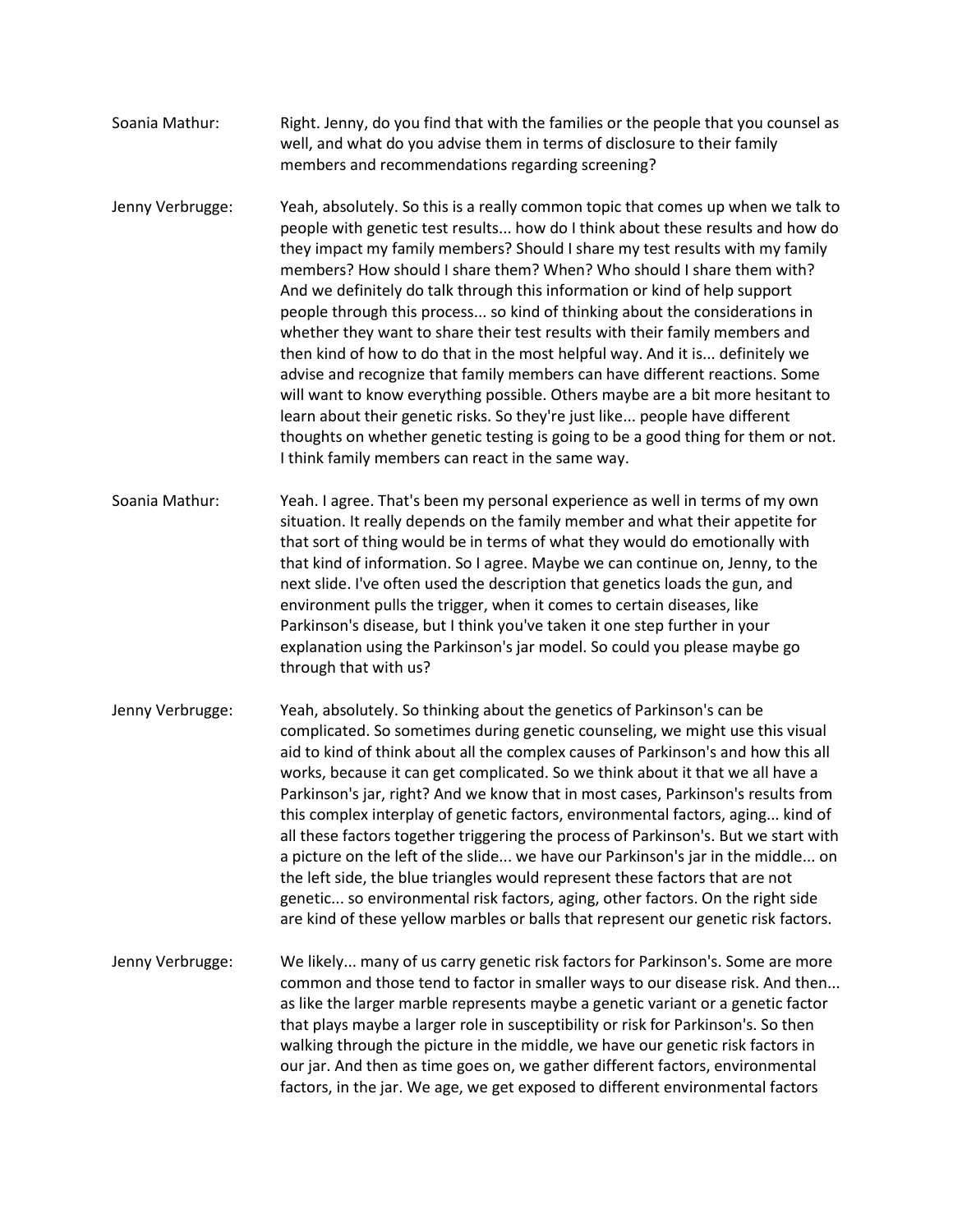like chemicals and whatnot, and the thought is that when the jar comes to the top or fills to the top, basically that's when Parkinson's disease develops. Jenny Verbrugge: Now, the exciting thing in a place where a lot of research is interested, is in trying to learn or trying to understand certain protective factors. So we're starting to learn there may be some protective factors that perhaps we could put on the lip of the jar and maybe make the jar get bigger. And these might be things like changes in lifestyle, like exercise and other things. But certainly this is an area of research where we really want to gather a better understanding of both our disease risk and the risk factors related to that, including genetic factors, but also the factors that may offer some degree of protection for Parkinson's. Soania Mathur: That's actually really interesting and something I'd like to go into a little bit more detail about, but maybe just let's back up to the environmental risk factors. Either Jenny or Roy, if you could answer perhaps, what are some known environmental exposures that may increase our risk for developing Parkinson's disease, if we have that sometimes genetic predisposition to do so?

- Jenny Verbrugge: Yeah. So we talk about... during our counseling sessions, we often will get questions about what are the environmental factors. And I mentioned pesticides. That's an area where there's lots of research that's linked, and associated pesticide exposure, especially those pesticides used in farming, but there's research evidence that's linked other types of chemicals, things like head injury, certain infectious factors, and we likely don't have all the answers for environmental factors that may be linked to Parkinson's. So again, that's another important area of research where I think we need... we certainly have questions that remain.
- Soania Mathur: Yeah, I agree. I think I've heard of Paraquat, used in farming and pesticides, which is actually banned in a lot of countries, but not in where I am in Canada. And I don't believe in the US... as well as TCE, which is used as a solvent, I guess, for a lot of manufacturing companies and dry cleaning and that sort of thing.
- MJFF: A landmark study that could change the way Parkinson's disease is diagnosed, managed and treated is recruiting participants, now. PPMI or the Parkinson's Progression Markers Initiative needs people with, and without, Parkinson's, especially people age 16 up who have close relatives living with the disease. Take a short survey today at michaeljfox.org/PPMI to see if you're eligible. That's michaelfox.org/ppmi.
- Soania Mathur: It's really interesting when you said that protective factors can make the jar taller and Dr. Ackley, could you maybe describe some of those protective factors that we have maybe some evidence that they may help minimize or reduce our risk of developing Parkinson's disease?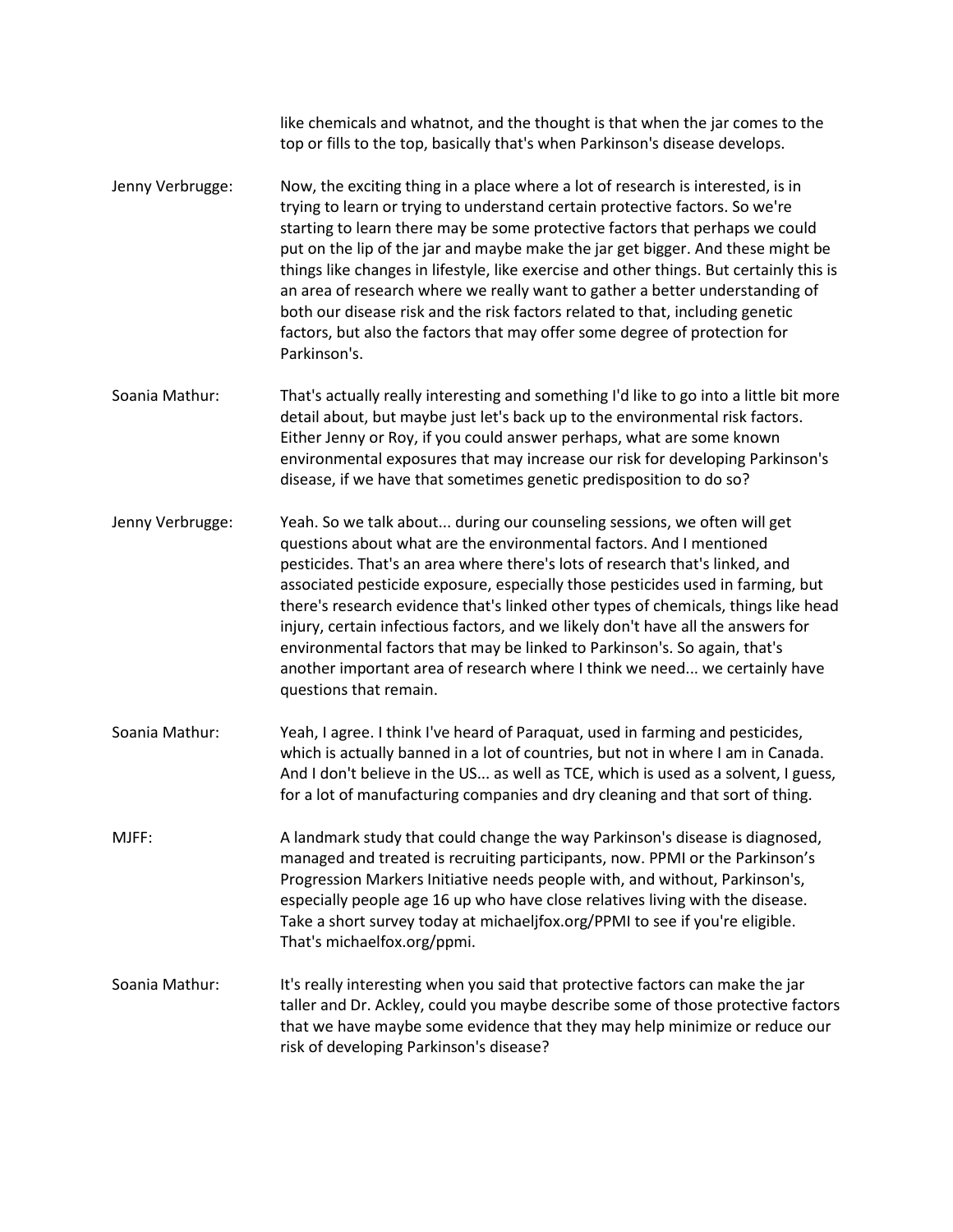- Roy Alcalay: Yes. So I wish I could name more than I can actually name, because it's... I wouldn't say that it's a million dollar question, because I wish it was only a million dollar question, because the question is really, when we said that in GBA LRRK2, the majority of carriers will not develop Parkinson's... people would like to know what can they do to not develop Parkinson's. So we have some evidence that exercise is protective, but again, it's protective... we know of a lot of athletes who have Parkinson's, so it's not a foolproof. Probably avoiding pesticides is a good idea. And there's probably convincing data that smoking is protective. Having said that, I'm not going to recommend anyone to smoke to protect themselves from Parkinson's so. But we do try to go into the biology. I think a lot of the research we do, and a lot is supported by The Michael J. Fox, is to compare people with mutation within and without Parkinson's, to try to understand what is different in the biology between those who developed Parkinson's and those who didn't.
- Roy Alcalay: And today we don't have many more answers above what I already said, but I hope that I will be able to be more specific in the future. I'll use that opportunity to answer a question in the chat... in the chat that someone mentioned a family member, who's an identical twin, that one has Parkinson's and one not. And even though we are all... my research is genetics and it makes no sense to me that someone could be identical and not have the same biological conditions. The study from Sweden where the twin registries is very strong, showed that identical twins with Parkinson's, the risk of their identical twin of Parkinson's, is roughly 12 to 15%. These are the numbers they mentioned. So even if they're wrong, 50% of the time, and the risk is 25%, it's still so much lower than what I would've guessed coming into reading that research. So a lot of it is in the genes, but not all of it is in the genes... that's for sure.
- Soania Mathur: It's very unusual. You're right. Because yes, genetics would dictate a higher number really. And then they're often raised the same way, so exposure to environmental toxins, and that sort of thing, you would think would be similar as well. So it's a very interesting question to ask Jon... have you made any changes in your lifestyle, or even your outlook, with the knowledge that you're a carrier for LRRK2?
- Jon Gilman: Yeah. It's just sort of, I think, since getting involved with foundation and understanding my genetic mutation, I've just been paying attention to the research and sort of keeping a tab on those high level recommendations. So I was exercising sort of before I found out, but just continuing with that. So I wouldn't say I really have changed much, but it's just sort of... it's another aspect that I'm keeping my eye on is sort of, as research comes out, is there anything I should be changing or is there anything I should be doing? And again, I think that's another unexpected positive of getting the testing done is that being able to be so proactive and it's not like I'm waiting until later in life to start taking some of these protective measures, if information comes out, I'm able to react to it sooner. So I'm sort of eagerly waiting and sort of paying attention to all the news as it comes in. And yeah, taking that approach.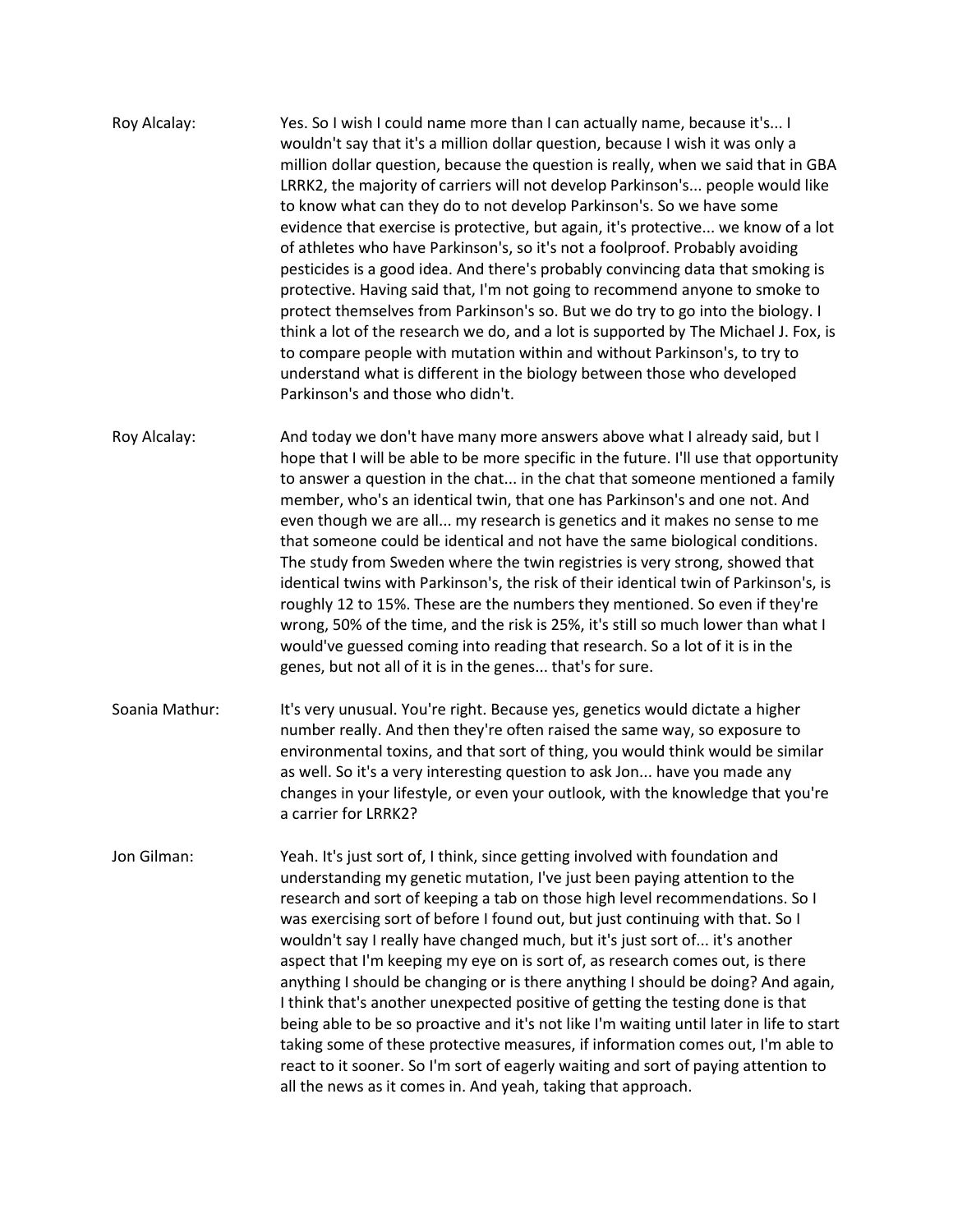- Soania Mathur: That awareness I think is really important and exercise always keeps coming up, but I think that's healthy for all of us to be doing anyway, as difficult as it might be, sometimes. Jenny, as a genetics counselor, we're talking about all this testing, you help make sort of sense of the results that people receive after they've done a genetics test. Could you start by telling us the process of taking that test and what kind of information someone can hope to gain from those results? Jon mentioned the increased risk of Parkinson's he found out from these test results, but what generally should people expect?
- Jenny Verbrugge: Yeah, so to talk first a little bit about a genetic counselor and what our role is, because we might actually meet with somebody who's interested in genetic testing for Parkinson's. We might meet with them before they decide to have a genetic test or after they've had a genetic test. So genetic counselors basically have specialized graduate training in genetics and counseling. So we're sort of the experts in helping interpret and explain complex genetic information while also providing support to people. And our kind of aim and goal is to really empower people and their families with information and guidance, helping people understand the genetic contribution to disease, helping them understand their family history, helping them evaluate genetic testing options, helping them understand genetic test results and how they may be used.
- Jenny Verbrugge: And genetic counselors may serve in different roles. So we're often a part of a healthcare team where we work in collaboration with physicians and physician specialists like neurologists, but genetic counselors also... there's a growing role of us being important members of a research team as well. So really we're there to help support people through that testing process to kind of guide them, help them understand the ins and outs, what genetic testing can tell them, what genetic testing may not be able to tell them... the limitations. Of course, there's many different genetic tests out there... so helping people understand the complexities and the nuances of genetic testing that can be there.
- Soania Mathur: And is there free genetic testing available in terms of any of the options that you have listed?
- Jenny Verbrugge: Yeah. So to walk through the slide a little bit, a person can access genetic testing for Parkinson's through different means. I would say probably the most common way, or at least currently right now, where people may access genetic testing for Parkinson's, is really through participating in research studies. So for example, through the Parkinson's Progression Markers Initiativeor PPMI studies. So again, we help people through that process of learning about that genetic testing that may be available through.
- Jenny Verbrugge: Learning about that genetic testing that may be available through the PPMI study and kind of understand their test results when they have them. A clinical genetic testing route is sort of the traditional way that people may get genetic tests. And right now we're not doing a whole lot of that with Parkinson's, mainly because there's some cost barriers, insurance barriers. Genetic test results don't yet change care or treatment for Parkinson's in a large way. So it's not likely that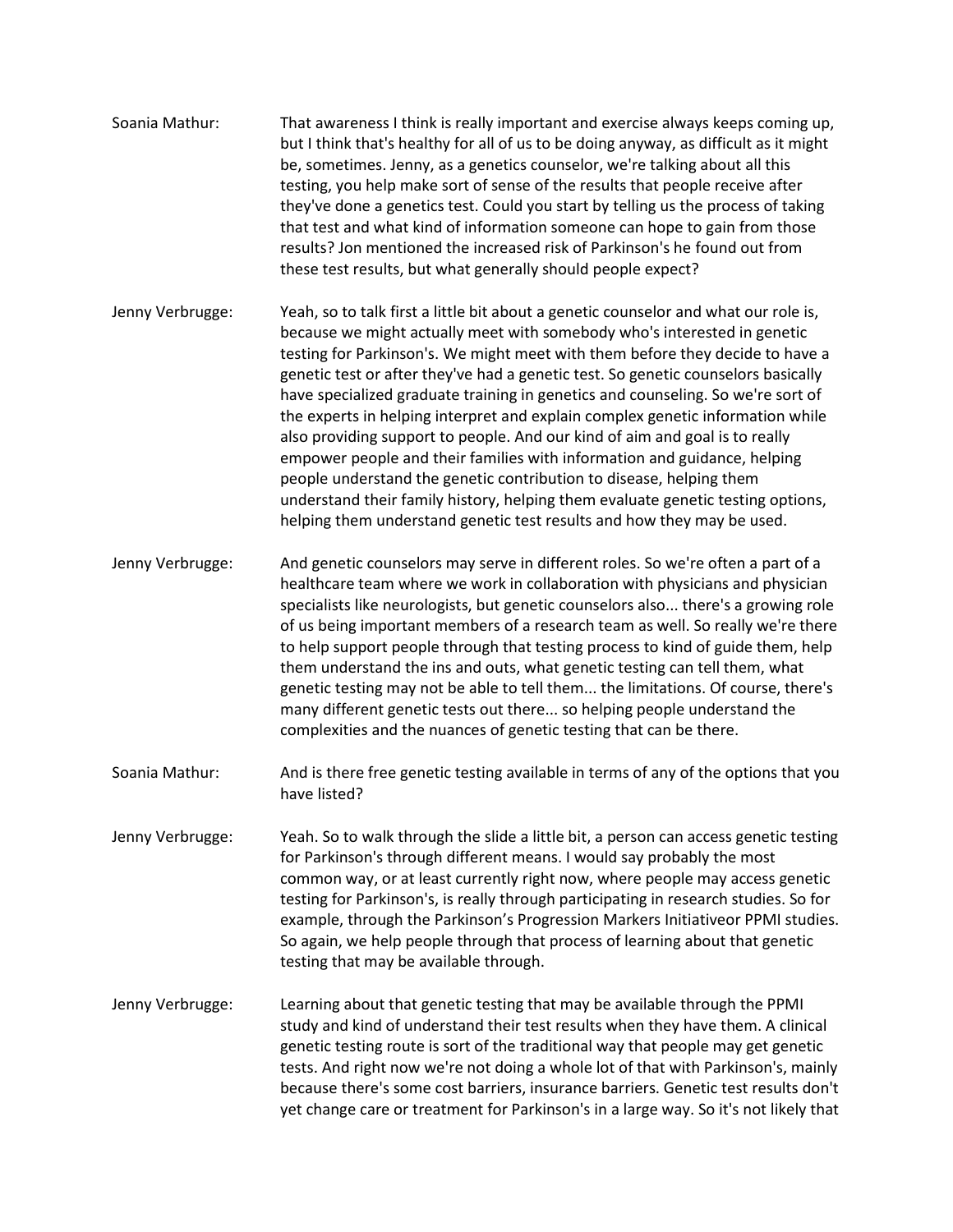most people's insurance, unfortunately, is going to cover the cost of it. The third option is a newer option, what we call consumer initiated genetic testing. So this is a way where, really it's more patient driven, but it's still a test that's ordered through a doctor. But a doctor is not necessarily that patient's doctor. It may be a doctor that's contracted through that genetic testing laboratory.

Jenny Verbrugge: And often there's a genetic counselor involved where initial information is gathered from the patient about medical history and family history to ensure that the more optimal genetic testing is ordered for that particular individual. And then the last option, a direct to consumer genetic test of course is quite popular. And that's a way people can get genetic testing without a healthcare provider or a doctor ordering the test. And people do that genetic testing for a number of different reasons, say to learn about their ancestry, to learn about genetic traits, or to learn about their health risks. And certainly when people get it they feel empowered and have some personal... Find the information very personally useful. But that testing also creates some challenges as well. So challenges in say maybe the scope of genetic testing may not be the best fit for that individual. Maybe it's too broad or too narrow a scope of a test. And then sometimes depending on how it's done, where it's done, direct to consumer genetic testing can sometimes create confusing results and sometimes [inaudible 00:32:34] and even unexpected information can come up.

Jenny Verbrugge: So it has its challenges, it has opened up access. And I think people really are hungry for genetic testing information. And really I would encourage anyone that's thinking about doing genetic testing, whether it's through a research study or through their doctor, really take some time to explore the ins and outs of that genetic test, what it can tell you, what it can't tell you. And then meet with someone who has expertise in Parkinson's, whether it's a doctor like Dr Alcalay or a genetic counselor, we're here to answer people's questions and kind of help them navigate through this complicated process and this list of different testing options. When we think about testing through a research study, the cost of doing genetic testing would typically be covered through a research study. The other options will have some degree of cost associated with them just depending on the test and the option.

Soania Mathur: Sure. Dr. Alcalay, when should someone with Parkinson's disease consider getting testing done? Are there certain guidelines that you look at from a clinical perspective?

Roy Alcalay: Sure. So, first of all I would say that when we talk about genetic testing, I would state the obvious that it would distinguish between people with Parkinson's where the diagnosis is already there, and then the question is to identify a gene that may have caused it to people who are without Parkinson's and they're looking to see whether they have risks or they just get tested through those mechanisms. So I think the most traditional testing happened when people... In the clinical testing happens when people have Parkinson's at a young age still at this level of family planning and they want to know if they carry something that has a risk for their offspring. And sometimes the genetic testing can be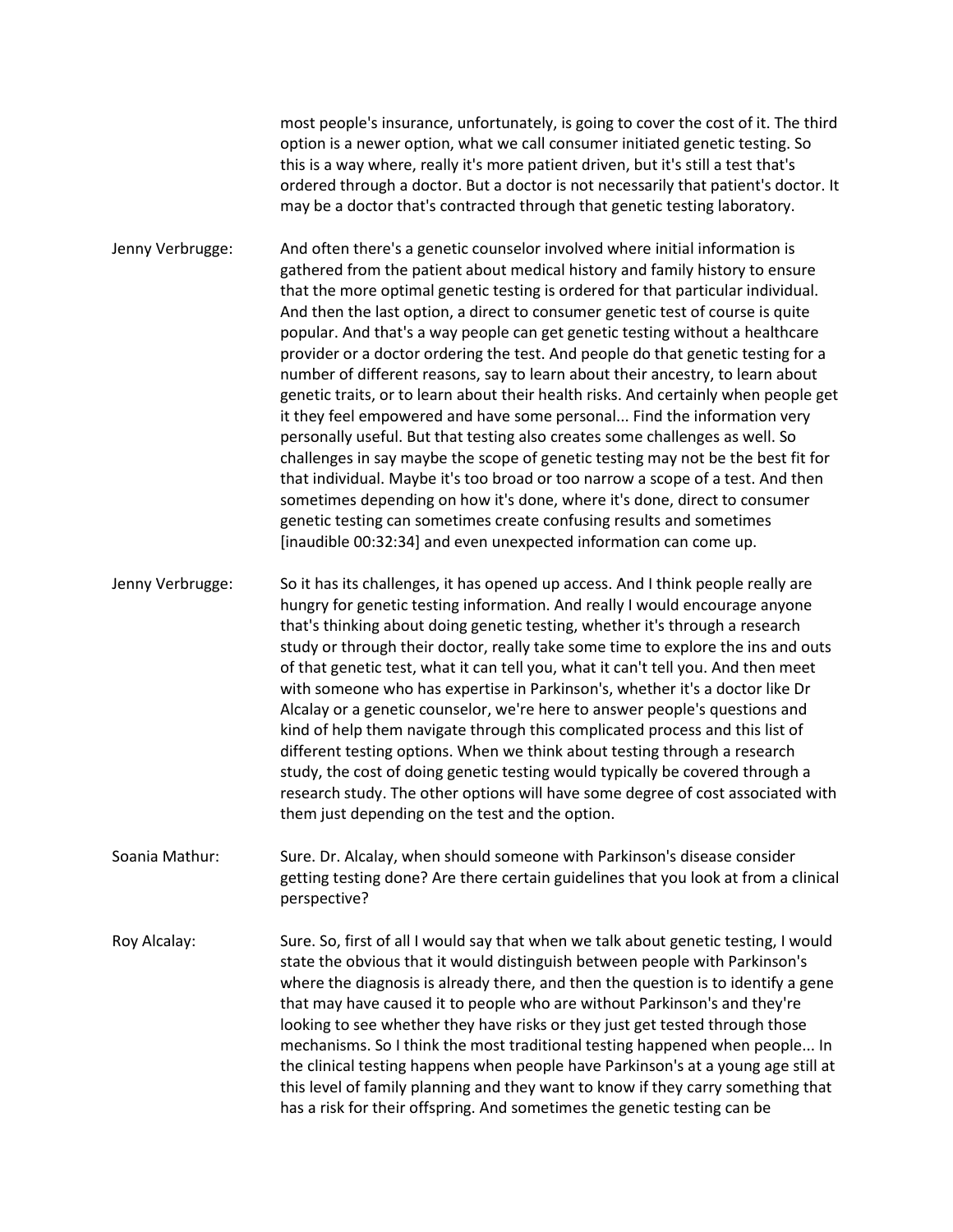reassuring. If they carry a mutation in a recessive gene, the risk for their kids is significantly lower.

Roy Alcalay: So that's usually when I think of when did they use clinical genetic testing, it was when people were still in the family planning stage and they wanted a counselor to be involved because the questions were beyond Parkinson's. When we talk about research studies or clinical tests for people with Parkinson's, I would say that there's three instances where I would recommend testing. And that is when I call it the kind of actionable. The first is if someone wants to participate in clinical trials, there are clinical trials that are open only for LRRK2 carriers or only for GBA carriers. If you're someone who wants to do clinical trials, you need to get tested if you want to do those studies. So that would be one instance where I think genetic testing can be helpful. Again, I would rather recommend getting the test outside of that trial to get the results in a neutral environment, but that would be one indication.

Roy Alcalay: Another indication would be when someone wants to know. People have Parkinson's, they want to know why, and if they want to know why and I have access to research testing, I will refer them to the test. So I wouldn't encourage people to get tested if they're not interested in it, but if they are, I will refer to testing. And the third instance is or the fourth instance is when people really want to know what's their disease progression like. What does the future entail? And they want to know anything they can. And if they really want to know anything they can, the genetics can help us because we know that the rate of progression of the motor symptoms, the cognitive symptoms can be different in carriers of PARK and LRRK2, in alpha synuclein or PRKN. So again, when I refer to genetic testing or offer genetic testing is really when someone wants it. The reasons why I think one would want it is either family planning, clinical trial participation, if they just want to know why they had it, or if they want me to provide them more information about the prognosis.

Soania Mathur: Right. So again, each of those are very personal decisions and everyone will have a different appetite for that knowledge as well. Yeah.

Roy Alcalay: Right. Which we did find out from studies is, and I think Jenny mentioned it, is that people have much more appetite than the physicians have appetite to serve. So I really think what we learned from 23andMe is that the physicians are too conservative and people want to know. And my perspective is that it's much better to do it in a protected environment of research, of a genetic counselor, of a physician than getting results online. But they've also learned that the conservative approach that we just didn't share results back from research studies is just not what people want. People want to know most of the time.

Soania Mathur: Yeah. Absolutely. And I think the key takeaway from this discussion that we've had is doing it in that protected environment or having the benefit of a genetic counselor taking you through it I think is really important, because the results can be confusing and misinterpreted very easily. So I think that's really important to consider your role in genetics research. And maybe, Jon, you can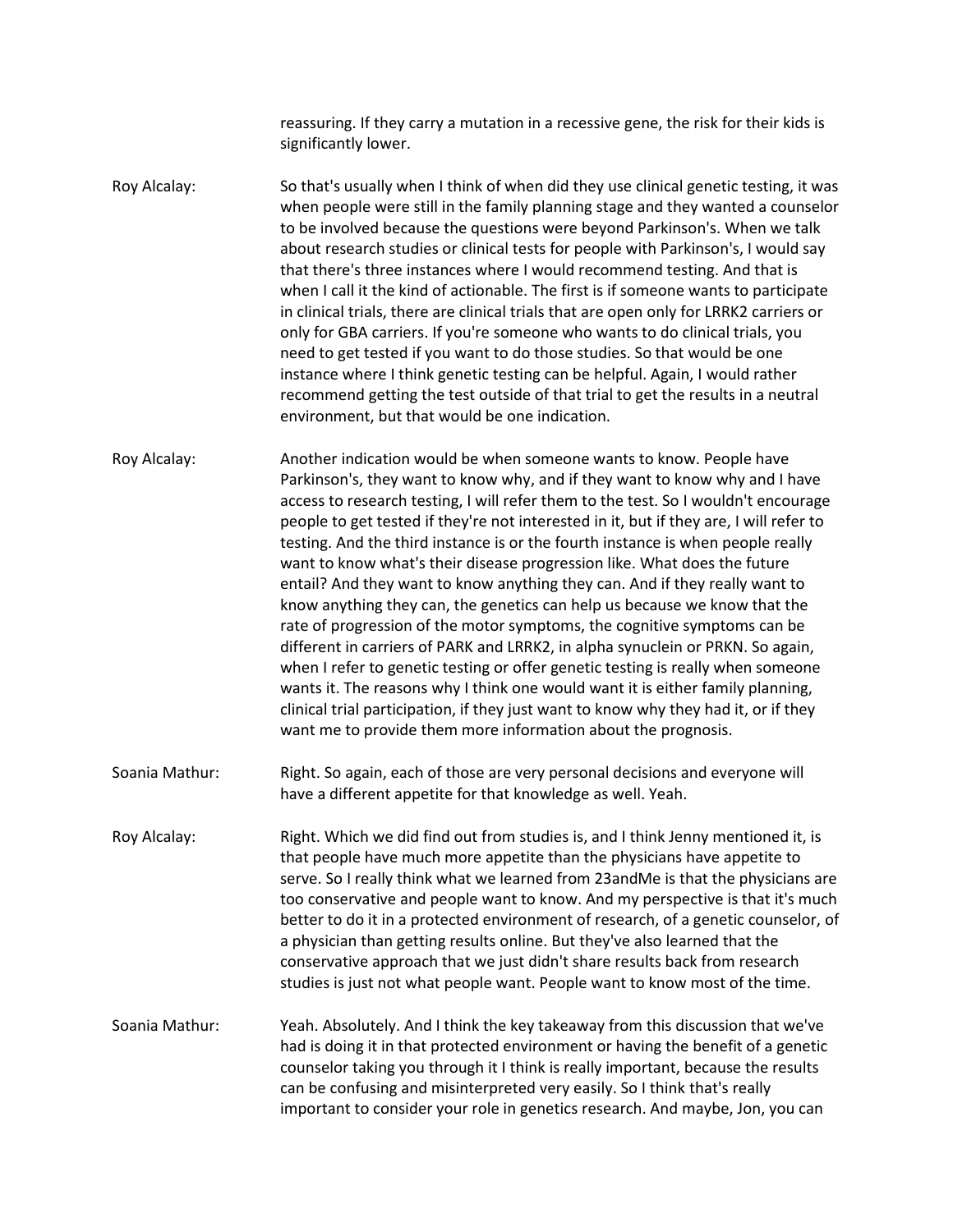|                | take us through a little bit more of the motivation that you had about joining<br>PPMI for instance. Why did you decide to join exactly?                                                                                                                                                                                                                                                                                                                                                                                                                                                                                                                                                                                                                                                                                                                                                                                                                                                                                                           |
|----------------|----------------------------------------------------------------------------------------------------------------------------------------------------------------------------------------------------------------------------------------------------------------------------------------------------------------------------------------------------------------------------------------------------------------------------------------------------------------------------------------------------------------------------------------------------------------------------------------------------------------------------------------------------------------------------------------------------------------------------------------------------------------------------------------------------------------------------------------------------------------------------------------------------------------------------------------------------------------------------------------------------------------------------------------------------|
| Jon Gilman:    | Yeah. It was really in reaction to getting that news. And at that time I guess<br>feeling a little bit of helplessness of just sort of, this is something that's not<br>going to impact me for a number of years, but what can I do now? And when we<br>talked about some of those lifestyle actions, there were limited, a couple, but<br>not many. And then I learned about the PPMI study in genetic research and it<br>just felt like such an actual way for me to sort of counter offset that<br>helplessness and really be able to do something in the vein of finding a cure for<br>everybody with Parkinson's, but then also selfishly for myself of if I were to over<br>time develop symptoms.                                                                                                                                                                                                                                                                                                                                           |
| Jon Gilman:    | So it really felt like such a natural thing to do after getting a test result like that.<br>And yeah, as I mentioned before, it's just been a super rewarding experience to<br>be part of that broader research study and playing a small part towards helping<br>to find a cure and finding the underlying biomarkers for Parkinson's. So it was<br>sort of a very clear and what has become very rewarding step for me to take<br>after getting this result.                                                                                                                                                                                                                                                                                                                                                                                                                                                                                                                                                                                     |
| Soania Mathur: | Right. I mean, I think-                                                                                                                                                                                                                                                                                                                                                                                                                                                                                                                                                                                                                                                                                                                                                                                                                                                                                                                                                                                                                            |
| Roy Alcalay:   | Jon, I wanted to ask you.                                                                                                                                                                                                                                                                                                                                                                                                                                                                                                                                                                                                                                                                                                                                                                                                                                                                                                                                                                                                                          |
| Soania Mathur: | Go ahead.                                                                                                                                                                                                                                                                                                                                                                                                                                                                                                                                                                                                                                                                                                                                                                                                                                                                                                                                                                                                                                          |
| Roy Alcalay:   | I wanted to ask you, because you mentioned that you did share your genetics<br>with people and family members. Are you also encouraging people to<br>participate in research? Or do you think it's, again, just like the genetic testing,<br>something very personal that would fit some and not others?                                                                                                                                                                                                                                                                                                                                                                                                                                                                                                                                                                                                                                                                                                                                           |
| Jon Gilman:    | No, I did suggest that folks would participate in research and for my siblings and<br>parents. I think at the time they were looking for more young folks, so I sort of<br>was in a sample set that they were looking for in the PPMI study. That wasn't<br>the case for my parents. But I think, again, for the time commitment, it seems<br>like you're participating in research, it could be very time committing. It's been<br>very minimal and sort of just six months, or I forget the exact time window, but<br>it hasn't been very time consuming. And it's just, again, been some of the most<br>rewarding stuff that I've been able to do in the realm of helping to find these<br>biomarkers. So yeah, I do recommend it because I think my experience has been<br>very, very positive with it. I think that getting tested versus not testing I found is<br>more of an individualistic choice, but once people are sort of willing to make<br>that choice to get tested, getting involved with research is very natural next<br>step. |
| Soania Mathur: | I think that type of proactivity is actually very empowering, which is what you're<br>expressing. Dr. Alcalay, can you maybe, when we're talking about participating                                                                                                                                                                                                                                                                                                                                                                                                                                                                                                                                                                                                                                                                                                                                                                                                                                                                               |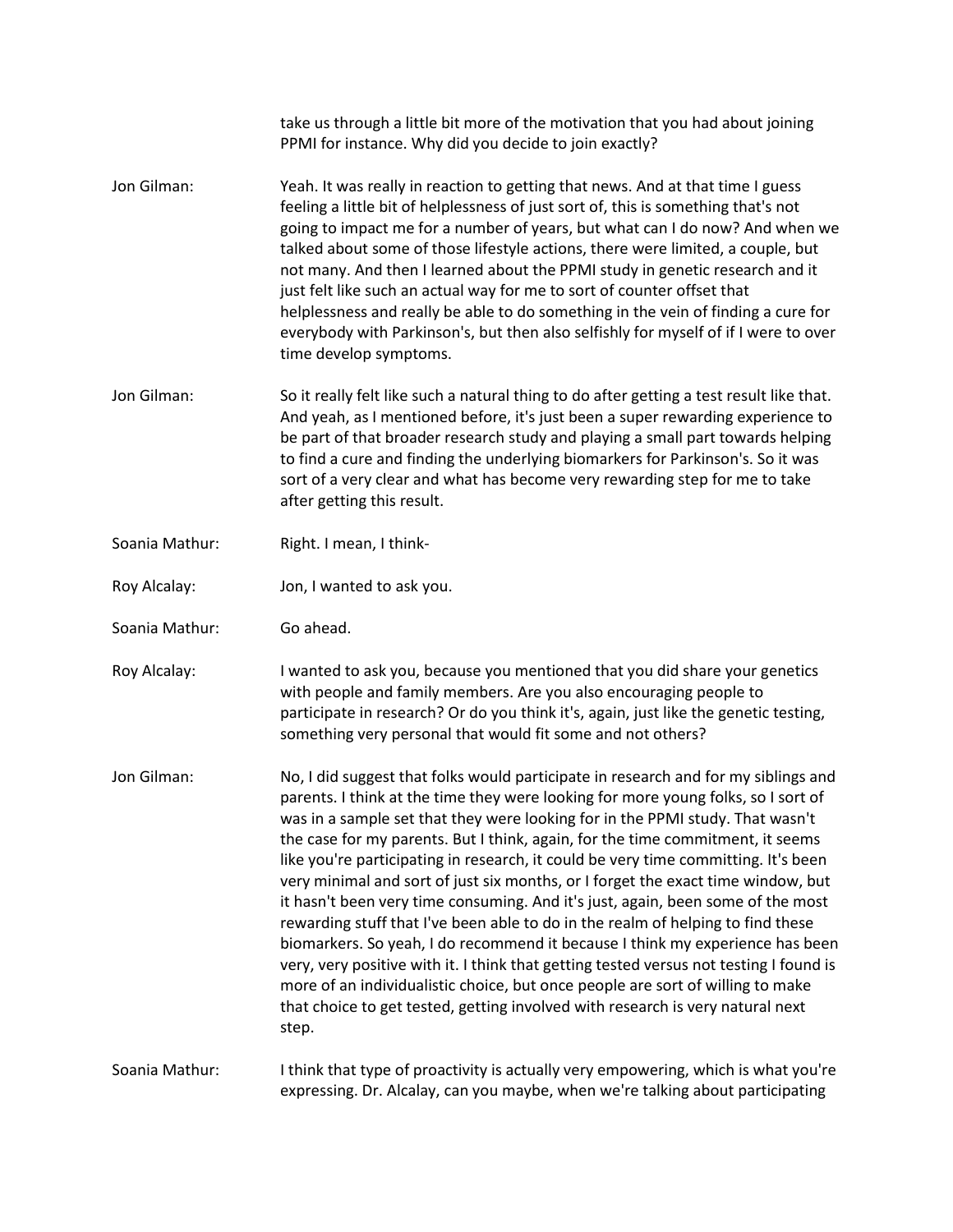in genetic studies, you don't always have to have Parkinson's disease obviously to participate. Can you perhaps explain why genetics research is important even though the majority of cases of Parkinson's disease are what we call sporadic, and those individuals don't seem to have a known genetic mutation or family history of Parkinson's disease. Why are genetic studies actually important for the whole community?

Roy Alcalay: Sure. So the first of all, when we started genotyping, offering people genetic testing at no cost, including genetic counseling, we anticipated the group of the negatives to be 95. And the numbers that we really get is 85. So the people who carry mutations or variants that increase the risk for Parkinson's, it's roughly, it's at least 10%. It's roughly between 10% and 15%. And these are studies from both United States and international studies. So I think what the beauty about the genetic research nowadays and why I think we're in exciting times is that I've seen the change happen in front of my eyes, that the research was previously more observational looking at, "Oh, this gene causes Parkinson's, let's see how people with this gene Parkinson's progresses." To, "let's act on this gene, let's modify it. Let's slow it down if it works too much. or let's enhance it if it works too little. And see if we can A, slow down Parkinson's or B, prevent Parkinson's in the future in people who are carriers."

Roy Alcalay: But these genes cause Parkinson's, and a lot of focus is put in whether problems in these genes are also present in people without mutations. And they think from the genes that they mentioned, the one that is the most obvious is the alpha synuclein. So quickly after alpha synuclein was discovered, researchers found that when you look at the brains of people with Parkinson's under the microscope, the protein that you find in many of them is the alpha synuclein protein. So there are a lot, a lot of clinical trial nowadays targeting the alpha synuclein pathway, trying to reduce the production of it, trying to reduce the aggregation of it, activating the immune system against alpha synuclein.

- Roy Alcalay: In alpha synuclein, the vast majority of these trials, if not all of them, are offered to people with Parkinson's independent on their genotype. So even if we develop an intervention for GBA or LRRK2, the target population that would probably benefit from it the most is the carriers. But we don't know that it can help others as well. I want to give an example from another field, but there was a very rare genetic disorder that caused a high cholesterol because of a problem in the receptor. So researchers developed the drug statins, and it was tried right in these families. And look at it today and nowadays the fraction of people with genetic mutations who use statins is minimal, right? And it's commonly prevalent, very widely used drugs, a group of drugs.
- Soania Mathur: Yeah, that's a great actually example. It's just going to increase our general understanding of this disease, which may then lead to therapies, which is great. And we've mentioned PPMI several times, but PPMI is the foundation's landmark-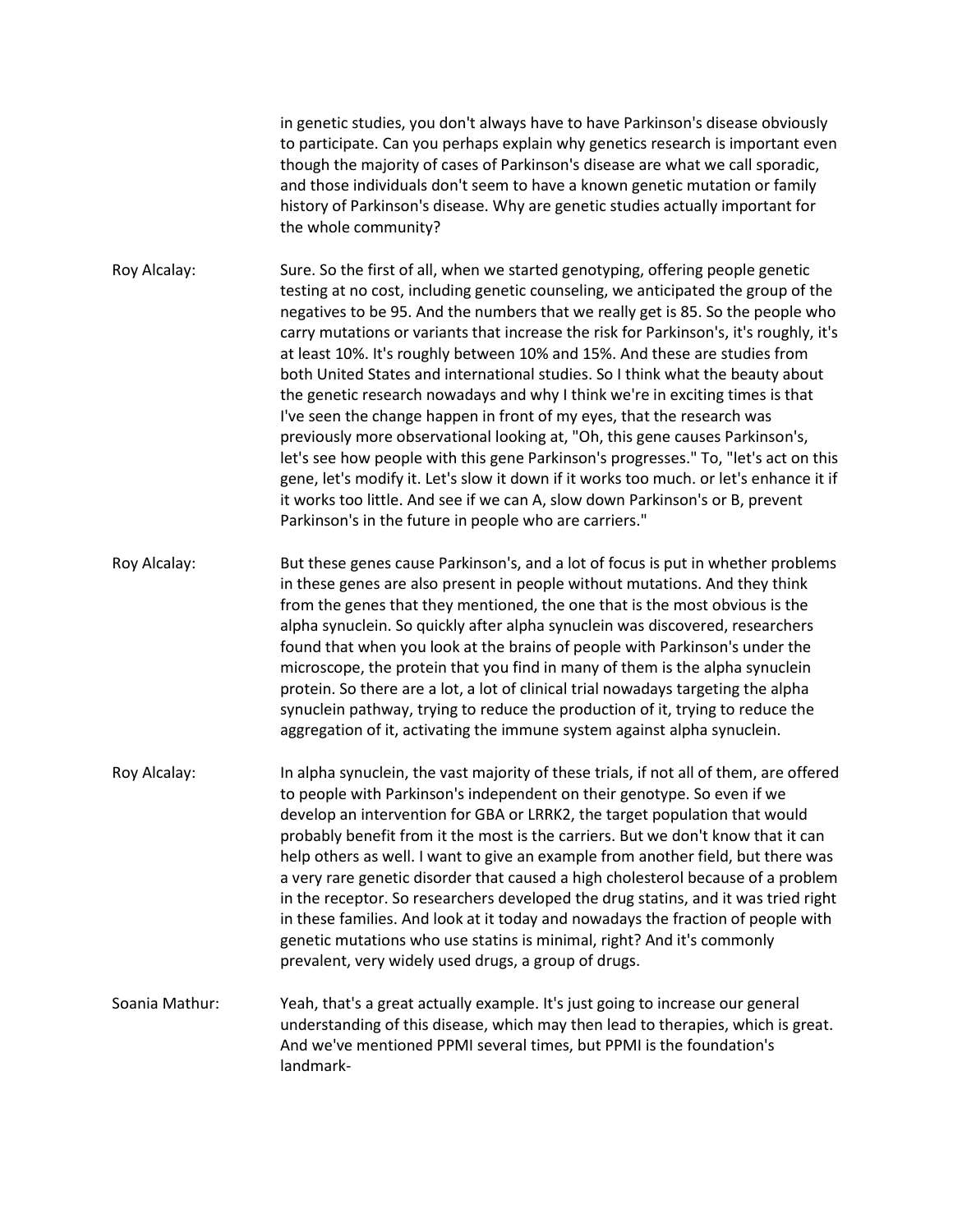| Soania Mathur: | Yeah, several times, but PPMI is the foundation's landmark study. The<br>Parkinson's Progression Markers Initiative, which is recruiting people with<br>genetic changes. PPMI aims to change everything about how Parkinson's is<br>diagnosed, treated, and potentially prevented. Thousands of volunteers with<br>and without Parkinson's are needed. And the online part of PPMI is now open to<br>anyone over the age of 18 and living in the United States, but there are medical<br>centers across the globe that are recruiting participants. You can get started in<br>the study today by clicking the "get started" button in the take action box at the,<br>I believe it's the bottom right of your screen. And you can also learn more about<br>PPMI by clicking the link in the resource list. |
|----------------|-----------------------------------------------------------------------------------------------------------------------------------------------------------------------------------------------------------------------------------------------------------------------------------------------------------------------------------------------------------------------------------------------------------------------------------------------------------------------------------------------------------------------------------------------------------------------------------------------------------------------------------------------------------------------------------------------------------------------------------------------------------------------------------------------------------|
| Soania Mathur: | And we talked a little bit about genetics research, and maybe we can further<br>that discussion. Dr. Alcalay, there are a number of genetic studies that are<br>ongoing, and hopefully, as I said, increase our understanding of the enigma that<br>this disease is. Are you hopeful that it will lead ultimately to treatments or<br>therapies that will or change the impact that this disease has? What are some of<br>the promising studies coming down the pipeline?                                                                                                                                                                                                                                                                                                                                 |
| Roy Alcalay:   | Right. So first of all, I'm very hopeful because, otherwise, I'm in the wrong  This<br>is what I do for a living. If I thought that it's not the right path, I would've chosen<br>another one. I think, really, this is it. We really don't want to offer the same of<br>the dopamine replacement therapy in 2035. We want to be able to offer people<br>precision medicine drugs that are tailored to their genetics. So let me just take<br>one step back and say that the three genes on which there's most therapies are<br>alpha-synuclein, GBA and LRRK2.                                                                                                                                                                                                                                           |
| Roy Alcalay:   | Alpha-synuclein, is the, as I said, is the gene that mutations in which cause<br>Parkinson's in a dominant way. So it's enough to have one bad copy or<br>duplication of the gene, but we also know that alpha-synuclein is important in<br>the brains of people with Parkinson's independent of mutations, and that's why<br>there is so many clinical trials for alpha-synuclein. And those that, if they<br>succeed, will be good for people with alpha-synuclein mutations, probably with<br>GBA mutations, and probably with people without any mutations.                                                                                                                                                                                                                                           |
| Roy Alcalay:   | The gene GBA that, just take a step back, if you have two mutations in the gene,<br>GBA1, develops the disease Gaucher. So basically, mutations in the GBA gene<br>are the link between Gaucher disease; some pronounce it "Gaucher's," and<br>Parkinson's. Where, to get the disease Gaucher, which is a rare metabolic<br>condition, one needs two mutations in the gene. But it's enough to have one<br>mutation. So to be a carrier of the gene could be at an increased risk for<br>Parkinson's.                                                                                                                                                                                                                                                                                                     |
| Roy Alcalay:   | The advantage of the link is that Gaucher has been studied for many, many,<br>many years. So we are now trying to take knowledge that was accumulated in<br>the Gaucher literature, and try to apply it to Parkinson's. Specifically, Gaucher<br>has treatments. The major problem with those treatments is that they don't get<br>into the brain. So different pharmaceuticals are trying different compounds that<br>will get into the brain to see whether medications or interventions that will slow                                                                                                                                                                                                                                                                                                 |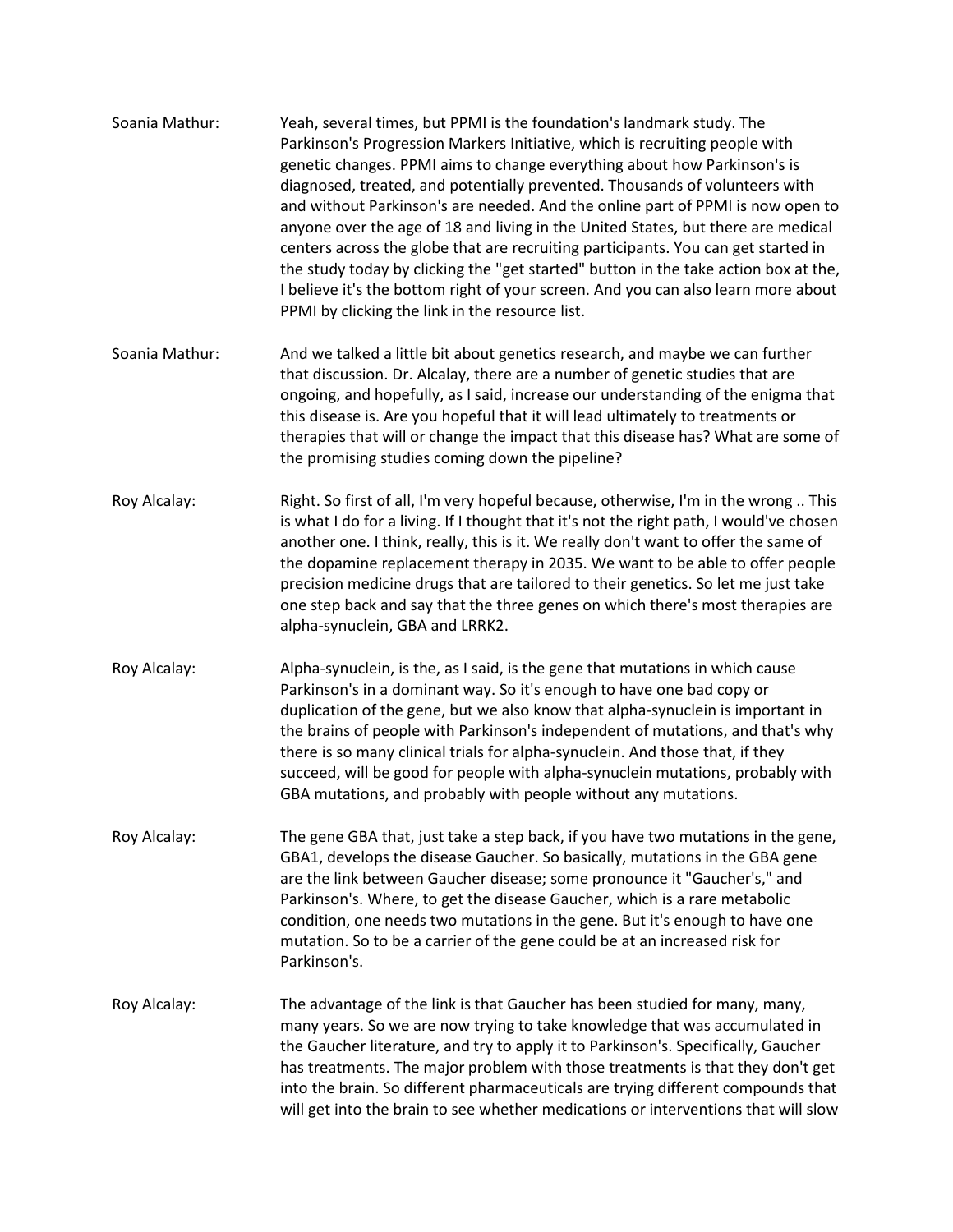down Gaucher disease, in the periphery, in the liver and the spleen. If we bring them into the brain, will they slow down or prevent Parkinson's? So these are very exciting.

- Roy Alcalay: LRRK, the K in the word LRRK is kinase, which means that it's an enzyme that adds phosphorus groups into other enzymes. Luckily for us, kinase inhibitors, drugs that block kinases are very common in the oncology world. So the pharmaceuticals are very experienced in developing inhibitors for kinases, including LRRK2.
- Roy Alcalay: So, I am hopeful that be between all of these clinical trials, one of them would work. I often say that clinical trials are like frogs, you need to kiss a few until you get a prince. But when we get a prince, everything will change, right? So we need to keep trying and keep trying until we find it. And we will find it, but I think the only chance of the researchers and the pharmaceuticals and the physicians to find those interventions is if more and more people get genotype, know that they are eligible for trials, and choose to participate. I think the major holdback in a lot of these studies is that people don't know their genotype, and therefore, they don't know that they're eligible to participate, and it's so hard to recruit.
- Soania Mathur: There was one question that someone submitted. They said they thought that drug trials were in the process, for those of us with LRRK2 mutations, to suppress the mutation, but they seem to have stopped. Are there new trials starting up? Do you know anything about that?
- Roy Alcalay: So the information that I'm going to cite is from clinicaltrials.gov. It's a great website. One word, clinicaltrials.gov. And the two pharmaceuticals that are most advanced in recruitment of patients are Denali Therapeutics and Biogen. Biogen studies active in multiple sites, including my site in Tel Aviv. The Denali drug is an oral drug that you swallow it, and it's supposed to inhibit the enzyme. The Biogen intervention is an intervention that is injected to the spinal fluids. It's called antisense oligonucleotides. It's a genetic intervention that reduces the activity of the enzyme. The production of the gene, and then the enzyme, the reason why people are very excited about antisense oligonucleotides is that in recent years, they've been successful in other neurological disorders, specifically near the baby's form of Lou Gehrig's disease or spinal muscular atrophy. The ASOs change the course of that disease, and we are all very envious and want to replicate it in other diseases, including Parkinson's.
- Soania Mathur: Mm-hmm. That's a mouthful for most people, but I think that the key is, again-
- Roy Alcalay: I think the idea of the mouthful is to know that there's a lot going on, and I think people are interested, really interested, and they get genotype, then they can take a look at the trials, look for their own gene, the LRRK2. Specific question that you received, yes, there are two companies that are in the process of recruitment, yes.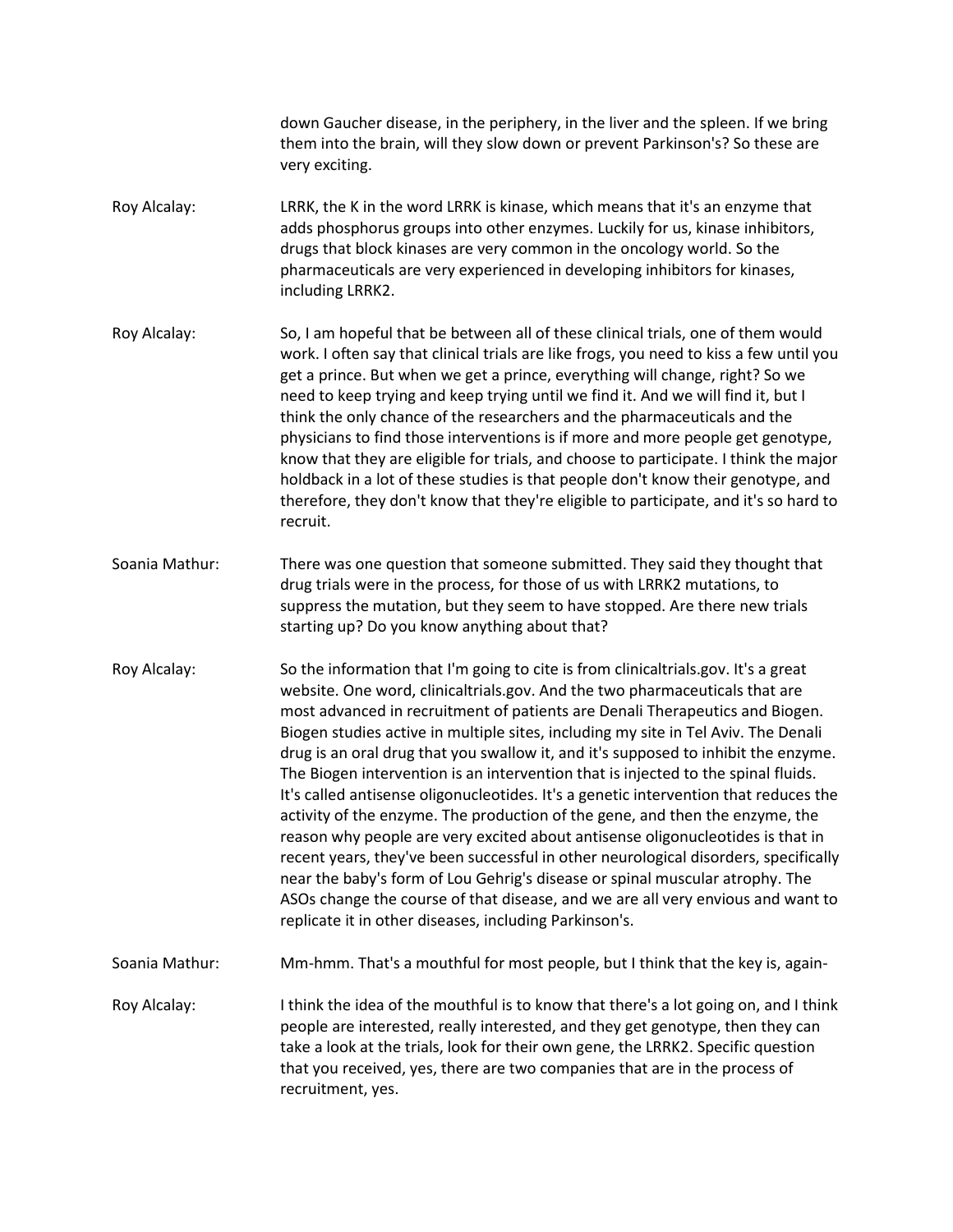- Soania Mathur: Perfect. Thank you so much. There's also a question that is arisen that I think is really, really important in all aspects of research and clinical care, and that's the importance of increasing diversity in genetic studies. Can you maybe comment on why that's important?
- Roy Alcalay: Sure, and then I'll start, and Jenny can-
- Soania Mathur: Yeah.
- Roy Alcalay: So I think that a lot of what we know about the genetics of Parkinson's comes from the Caucasian population. And there are now significant efforts, some of them by The Michael J. Fox Foundation, of course, to try to diversify the knowledge we have, and to also offer genetic counseling and testing to people of diverse backgrounds. I think, on one hand, because I think that genetic knowledge is power, you want everyone to have power and not just one genetic population. And the other is that I think that if you compare genetic groups, diverse groups, and you see the same finding in every group, it makes the finding much, much stronger. For example, the LRRK2 mutation was discovered in Spain and in Japan first, then later was discovered to be more prevalent in people of Ashkenazi Jewish ancestry or at North African Berbers. So really, diversifying the population that participates is good for everyone.
- Soania Mathur: Right. And another question, I guess. We're doing some of the questions that are coming through the chat, but someone wants to know are specific mutations associated with specific symptoms?
- Roy Alcalay: There are some basic things. Specific mutations, in part, come with a specific symptom of early onset, so that's a very clear phenotype that is linked to it. It's, again, as a group, not on an individual level, people with LRRK2 tend to have less cognitive changes. So there are some pieces of information like this, I don't want to start going down a list, but these are examples of links between the genetics and the clinical presentation.
- Soania Mathur: Great. As we sort of wrap up our time together, I'd like to ask each of you one last question. I mean, genetics testing, again, we've discussed it several times, is a very personal decision. If you had to name one thing that someone should really consider, it's very important to consider when making that informed decision to get genetics testing, what would each of you say that most important question to ask ourselves is? I'll start with Jenny.
- Jenny Verbrugge: Yeah. So, I would suggest for people thinking about genetic testing is really to take time to learn about the genetic testing, learn about what it can and can't tell you know, access genetic counselors or doctors, get your questions answered. And then, the other thing I would say is genetic testing is different than most other laboratory tests that a doctor does because when you do a genetic test, it has an impact or can have an impact on your family members. So I would say gauge your family members in your decision and in your discussion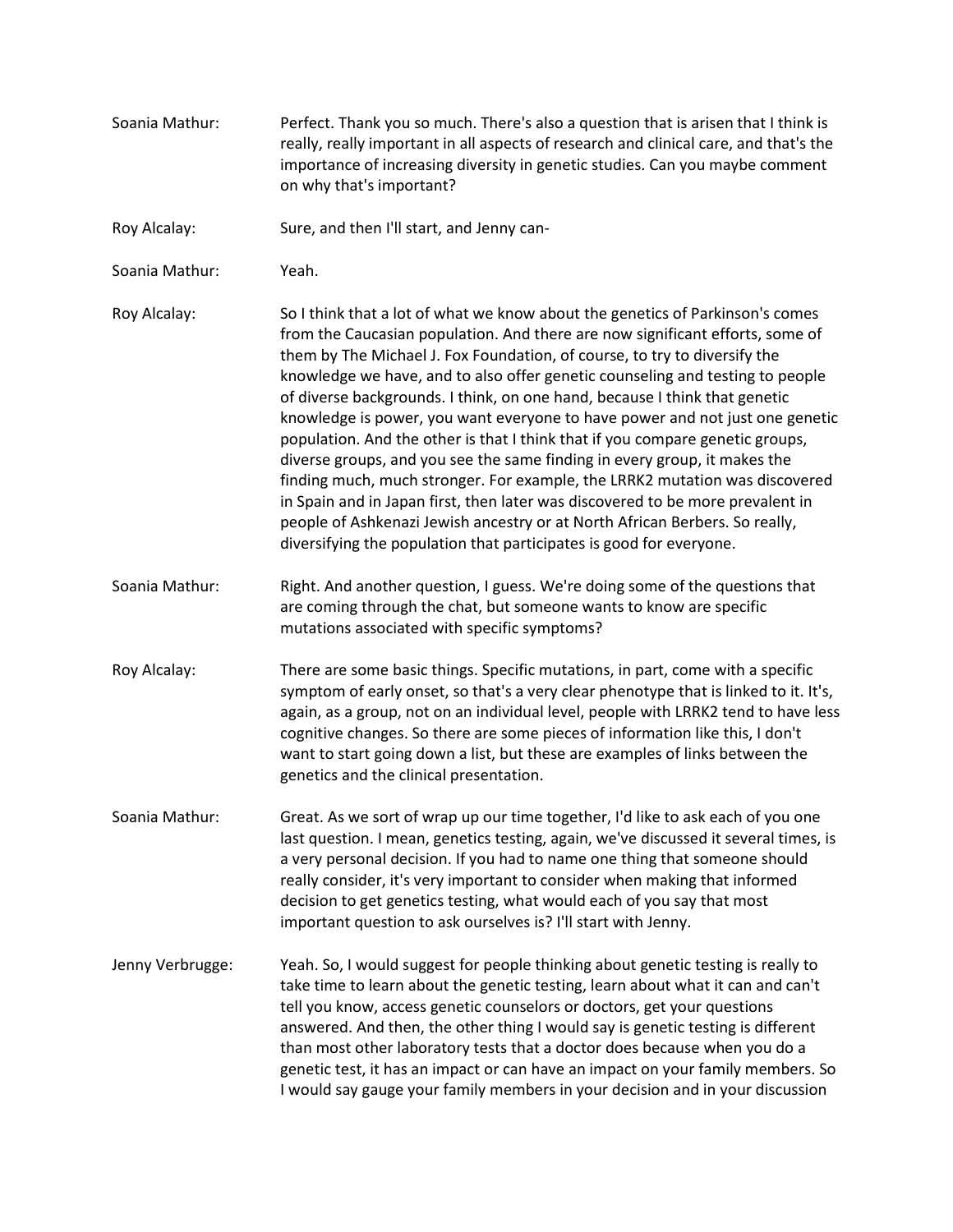about genetic testing. So I think those would be some of the thing I would suggest people think about.

Soania Mathur: Right. Jon?

Jon Gilman: Yeah. I mean, I guess I wish I had this foresight before I went in with genetic testing. But really, thinking about so much of genetic testing can be about the risk factors and the negatives, but on the opposite side, but if you are thinking about getting genetic testing, the positive side that can come from it, and sort of the actions that you can take. Obviously, we're talking about Parkinson's today, but genetic testing is so broad that there could be a lot of things around your health outside of Parkinson's that genetic testing could potentially help with. And I think taking that broader, long-term view of testing and why you might find out some information in the short term that you need to process. Think about the long-term benefits that you would get from testing. And, obviously, weigh that with your own personal decisions on the downsides.

Soania Mathur: Right. Dr. Alcalay?

Roy Alcalay: So if I take one sentence from each one from Jon and Jenny, when Jon said for the pro, the major pro for genetic testing is the actions you may take. If you're someone that may take action on the results, that's a good reason to do it. If that would make you participate in studies, live healthier, then definitely do it. The one caution is that knowledge cannot be undone, so think carefully and educate yourself because once you got the results back, there's no way to take it back.

- Soania Mathur: I like that; knowledge can't be undone. That's a very good way of putting it. I'd like to thank everyone very kindly for joining us today. I hope your felt your time was well spent. I certainly did, and I learned a lot, and that you found the discussion informative and valuable. Thank you, Dr. Alcalay and Jenny for sharing your expertise, and Jon for sharing your invaluable experience. I'm very inspired by everything you had to say. I'd like to thank you for joining us.
- Soania Mathur: I know there were a lot of questions that we didn't get to, and hopefully, some of what we spoke about will answer those questions. A lot of questions perhaps may be best discussed with a genetic counselor, as Jenny had described to us. But remember, those of us with Parkinson's have no real choice in our diagnosis, but how we face the challenges that this disease brings into our lives is really ours to determine, so empowering yourself by educating yourself as much as you can about this disease and attending these webinars is really going to be paramount in your outlook in terms of dealing with this disease. So, until next time, thank you very much.

MJFF: Did you enjoy this podcast? Share it with a friend or leave a review on iTunes. It helps listeners like you find and support our mission. Learn more about The Michael J. Fox Foundation at michaeljfox.org. Thanks for listening.